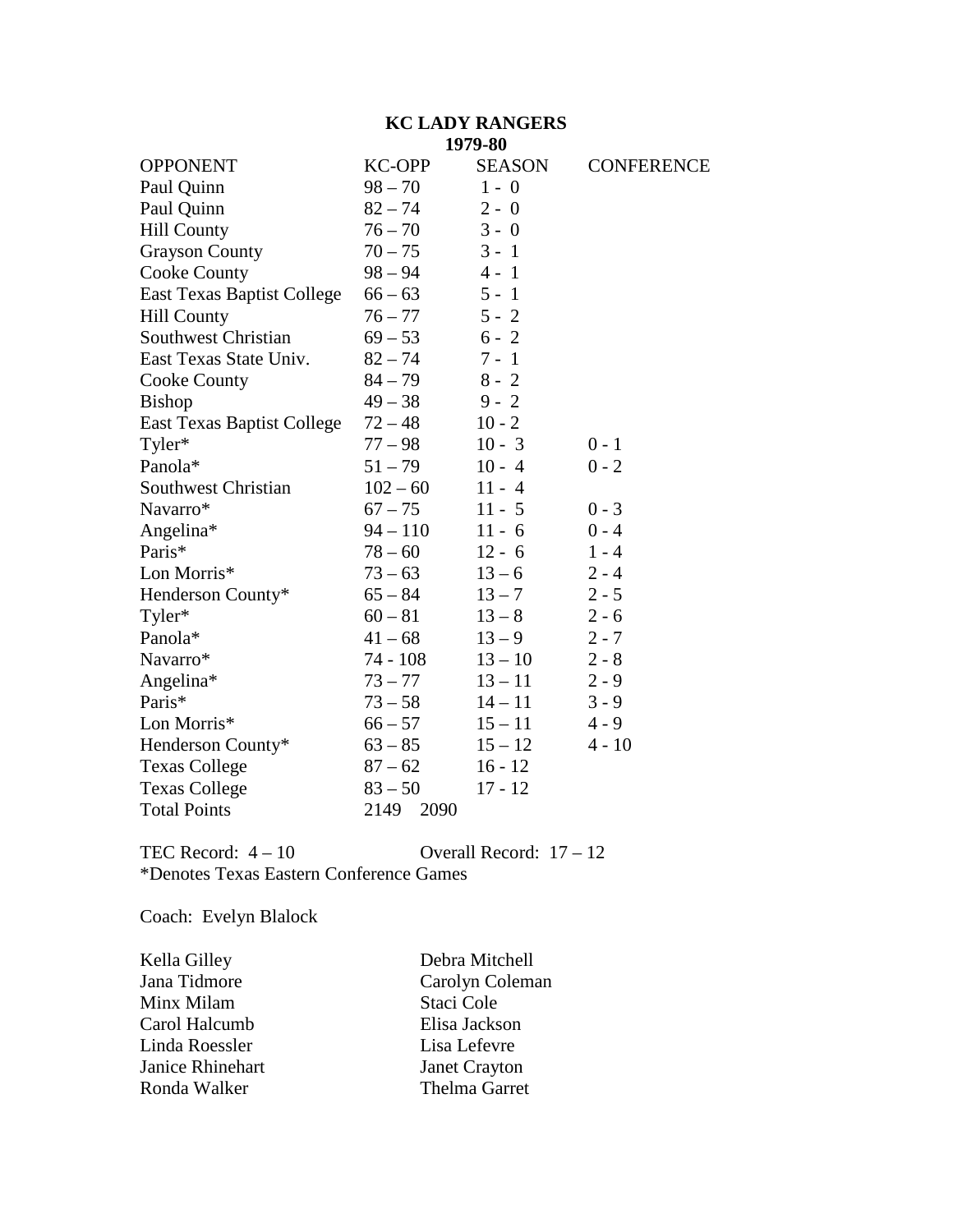# **KC LADY RANGERS 1980-81**

| <b>OPPONENT</b>                    | <b>KC-OPP</b> | <b>SEASON</b> | <b>CONFERENCE</b>       |
|------------------------------------|---------------|---------------|-------------------------|
| Odessa                             | $58 - 94$     | $0 - 1$       | Debra Bradford          |
| San Jacinto                        | $67 - 66$     | $1 - 1$       | Staci Cole              |
| <b>South Plains</b>                | $59 - 56$     | $2 - 1$       | Claudia Davis           |
| McLennan                           | $60 - 72$     | $2 - 2$       | Paula Duncan            |
| McLennan                           | $53 - 72$     | $2 - 3$       | <b>Thelma Garret</b>    |
| <b>Hill County</b>                 | $95 - 71$     | $3 - 3$       | Carol Halcumb           |
| <b>Grayson County</b>              | $58 - 68$     | $3 - 4$       | Nancy Hayes             |
| <b>East Texas State University</b> | $61 - 54$     | $4 - 4$       | Linda Howard            |
| McLennan                           | $67 - 88$     | $4 - 5$       | Annette Jahlin          |
| <b>Blinn</b>                       | $66 - 62$     | $5 - 5$       | Penny Lee               |
| East Texas State University        | $73 - 78$     | $5 - 6$       | Debra Mitchell-Robinson |
| San Jacinto                        | $78 - 66$     | $6 - 6$       | Gail Roach (Johnson)    |
| North Harris County                | $74 - 67$     | $7 - 6$       | Kim Zumar               |
| <b>North Harris County</b>         | $67 - 55$     | $8 - 6$       | Elisa Jackson, Mgr.     |
| San Jacinto                        | $72 - 73$     | $8 - 7$       | William Pearce, Mgr     |
| <b>Ouachita Baptist</b>            | $62 - 69$     | $8 - 8$       |                         |
| <b>Hill County</b>                 | $82 - 62$     | $9 - 8$       |                         |
| Tyler*                             | $44 - 68$     | $9 - 9$       | $0 - 1$                 |
| Panola*                            | $66 - 70$     | $9 - 10$      | $0 - 2$                 |
| Navarro*                           | $81 - 85$     | $9 - 11$      | $0 - 3$                 |
| Angelina*                          | $83 - 69$     | $10 - 11$     | $1 - 3$                 |
| Paris*                             | $76 - 50$     | $11 - 11$     | $2 - 3$                 |
| Lon Morris*                        | $63 - 49$     | $12 - 11$     | $3 - 3$                 |
| Henderson County*                  | $65 - 82$     | $12 - 12$     | $3 - 4$                 |
| Tyler*                             | $49 - 84$     | $12 - 13$     | $3 - 5$                 |
| Panola*                            | 74 - 111      | $12 - 14$     | $3 - 6$                 |
| Navarro*                           | $53 - 52$     | $13 - 14$     | $4 - 6$                 |
| Angelina*                          | $69 - 56$     | $14 - 14$     | $5 - 6$                 |
| Paris*                             | $78 - 70$     | $15 - 14$     | $6 - 6$                 |
| Lon Morris*                        | $54 - 43$     | $16 - 14$     | $7 - 6$                 |
| Henderson County*                  | $77 - 100$    | $16 - 15$     | $7 - 7$                 |
| <b>Henderson County</b>            | $65 - 86$     | $16 - 16$     |                         |
| <b>Total Points</b><br>2149        | 2248          |               |                         |

TEC Record:  $7 - 7$  Overall Record: 16 - 16 \*Denotes Texas Eastern Conference Games

Coach: Evelyn Blalock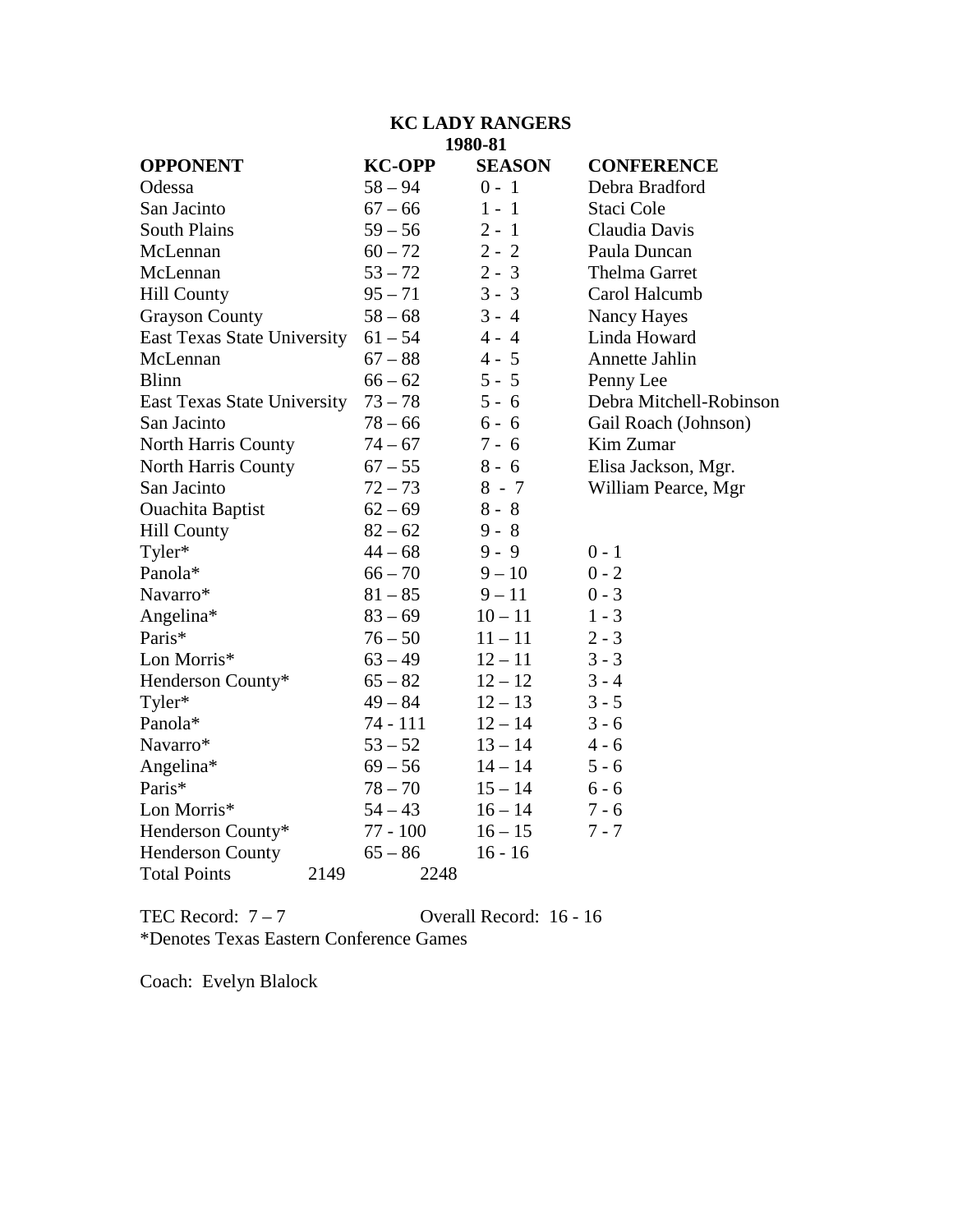### **KC LADY RANGERS 1981-82**

| <b>OPPONENT</b>                         | <b>KC-OPP</b> | <b>SEASON</b>           |         | <b>CONFERENCE</b>    |
|-----------------------------------------|---------------|-------------------------|---------|----------------------|
| Southwest Christian                     | $79 - 54$     | $1 - 0$                 |         | Annette Jehlem       |
| Centenary                               | $58 - 78$     | $1 - 1$                 |         | Paulette Coffer      |
| Southwest Christian                     | $62 - 63$     | $1 - 2$                 |         | Claudia Davis        |
| TCU                                     | $79 - 72$     | $2 - 2$                 |         | <b>Gwen Garner</b>   |
| Odessa                                  | $73 - 77$     | $2 - 3$                 |         | Penny Lee            |
| Temple                                  | $58 - 72$     | $2 - 4$                 |         | Gail Roach (Johnson) |
| Howard                                  | $67 - 65$     | $3 - 4$                 |         | Danita Cofer         |
| East Texas State University             | $75 - 61$     | $4 - 4$                 |         | Nancy Hayes          |
| <b>Hill County</b>                      | $76 - 61$     | $5 - 4$                 |         | Linda Mitchell       |
| East Texas State University             | $80 - 70$     | $6 - 4$                 |         | Linita Davis         |
| Murray                                  | $59 - 70$     | $6 - 5$                 |         | Kim Dill             |
| <b>Blinn</b>                            | $69 - 67$     | $7 - 5$                 |         | Phyllis Boykins      |
| <b>Grayson County</b>                   | $93 - 61$     | $8 - 5$                 |         | Veronica Wheeler     |
| San Jacinto                             | $90 - 84$     | $9 - 5$                 |         | <b>Rachel Juarez</b> |
| Panola*                                 | $72 - 80$     | $9 - 6$                 | $0 - 1$ | D'Anna Conway, Mg    |
| Tyler*                                  | $82 - 96$     | $9 - 7$                 | $0 - 2$ | Jamie Skelton, Mgr.  |
| San Jacinto                             | $94 - 93$     | $10 - 7$                |         |                      |
| Paris*                                  | $80 - 76$     | $11 - 7$                | $1 - 2$ |                      |
| <b>Hill County</b>                      | $75 - 57$     | $12 - 7$                |         |                      |
| Henderson County*                       | $70 - 73$     | $12 - 8$                | $1 - 3$ |                      |
| Navarro*                                | $87 - 83$     | $13 - 8$                | $2 - 3$ |                      |
| Howard                                  | $63 - 73$     | $13 - 9$                |         |                      |
| <b>Western Texas</b>                    | $73 - 96$     | $13 - 10$               |         |                      |
| Angelina*                               | $78 - 64$     | $14 - 10$               | $3 - 3$ |                      |
| Panola*                                 | $78 - 80$     | $14 - 11$               | $3 - 4$ |                      |
| Tyler*                                  | $65 - 84$     | $14 - 12$               | $3 - 5$ |                      |
| Paris*                                  | $66 - 76$     | $14 - 13$               | $3 - 6$ |                      |
| Henderson County*                       | $76 - 90$     | $14 - 14$               | $3 - 7$ |                      |
| Cooke County                            | $55 - 90$     | $14 - 15$               |         |                      |
| Navarro*                                | $70 - 73$     | $14 - 16$               | $3 - 8$ |                      |
| <b>East Texas Baptist College</b>       | $70 - 75$     | $14 - 17$               |         |                      |
| Angelina*                               | $78 - 82$     | $14 - 18$               | $3 - 9$ |                      |
| <b>Total Points</b><br>2350             | 2396          |                         |         |                      |
| TEC Record: $3-9$                       |               | Overall Record: $14-18$ |         |                      |
| *Denotes Texas Eastern Conference Games |               |                         |         |                      |

Coach: Evelyn Blalock

All Conference: Claudia Davis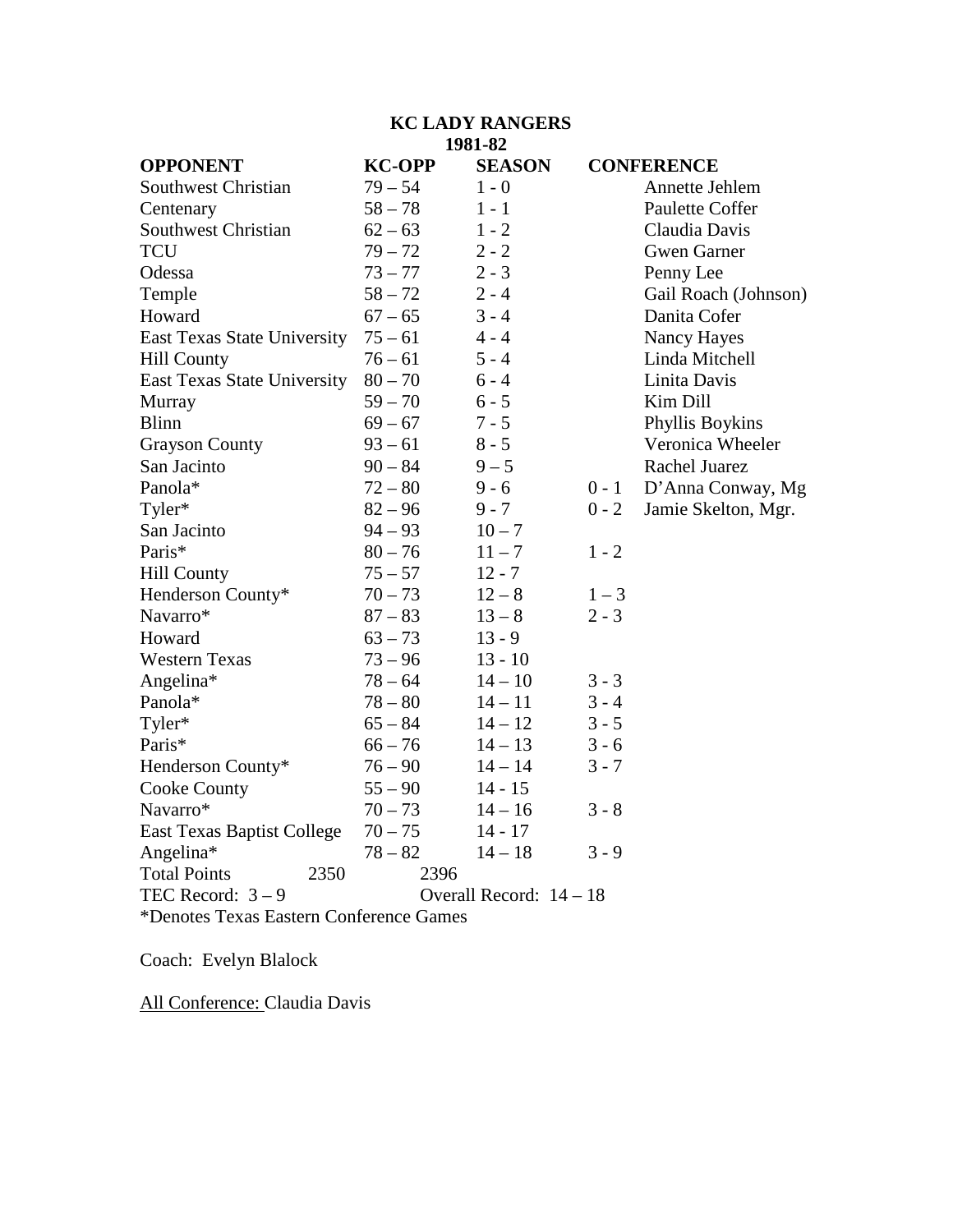### **KC LADY RANGERS 1982-83**

| <b>OPPONENT</b>                   | <b>KC-OPP</b> | <b>SEASON</b> |         | <b>CONFERENCE</b>      |
|-----------------------------------|---------------|---------------|---------|------------------------|
| <b>Southwest Christian</b>        | $75 - 51$     | $1 - 0$       |         | Linda Mitchell         |
| <b>Frank Phillips</b>             | $78 - 74$     | $2 - 0$       |         | Leslie Mowat           |
| Odessa                            | $65 - 94$     | $2 - 1$       |         | Cindy Beggs            |
| <b>Southwest Christian</b>        | $117 - 76$    | $3 - 1$       |         | <b>Tammy Dawson</b>    |
| <b>Blinn</b>                      | $82 - 71$     | $4 - 1$       |         | Pamela Jackson         |
| Murry                             | $72 - 67$     | $5 - 1$       |         | Melody Mize            |
| Panola*                           | $78 - 96$     | $5 - 2$       | $0-1$   | Diane Wren             |
| Tyler*                            | $80 - 91$     | $5 - 3$       |         | $0 - 2$ Tenna Stringer |
| Paris*                            | $86 - 93$     | $5 - 4$       | $0 - 3$ | Kim Dill               |
| Henderson County*                 | $82 - 84$     | $5 - 5$       | $0 - 4$ | Phyllis Boykins        |
| Temple                            | $71 - 74$     | $5 - 6$       |         | Gloria Roland          |
| <b>East Texas Baptist College</b> | $75 - 60$     | $6 - 6$       |         | Veronica Wheeler       |
| Navarro*                          | $88 - 75$     | $7 - 6$       | $1 - 4$ | <b>Rachel Juarez</b>   |
| San Jacinto                       | $77 - 71$     | $8 - 6$       |         | Jamie Skelton, Mgr.    |
| East Texas State University       | $76 - 75$     | $9 - 6$       |         | Brenda Springston,     |
| Angelina*                         | $96 - 103$    | $9 - 7$       | $1 - 5$ |                        |
| Panola*                           | $75 - 85$     | $9 - 8$       | $1 - 6$ |                        |
| Tyler*                            | $76 - 92$     | $9 - 9$       | $1 - 7$ |                        |
| Paris*                            | $75 - 69$     | $10 - 9$      | $2 - 7$ |                        |
| Henderson County*                 | $62 - 69$     | $10 - 10$     | $2 - 8$ |                        |
| San Jacinto                       | $78 - 93$     | $10 - 11$     |         |                        |
| <b>Hill County</b>                | $106 - 86$    | $11 - 11$     |         |                        |
| Navarro*                          | $93 - 73$     | $12 - 11$     | $3 - 8$ |                        |
| <b>East Texas Baptist College</b> | $88 - 62$     | $13 - 11$     |         |                        |
| East Texas State University       | $67 - 90$     | $13 - 12$     |         |                        |
| Angelina*                         | $69 - 82$     | $13 - 13$     | $3 - 9$ |                        |
| <b>Total Points</b><br>2087       |               | 2066          |         |                        |

TEC Record:  $3-9$  Overall Record:  $13-13$ \*Denotes Texas Eastern Conference Games

Coach: Evelyn Blalock

All Conference: Phyllis Boykins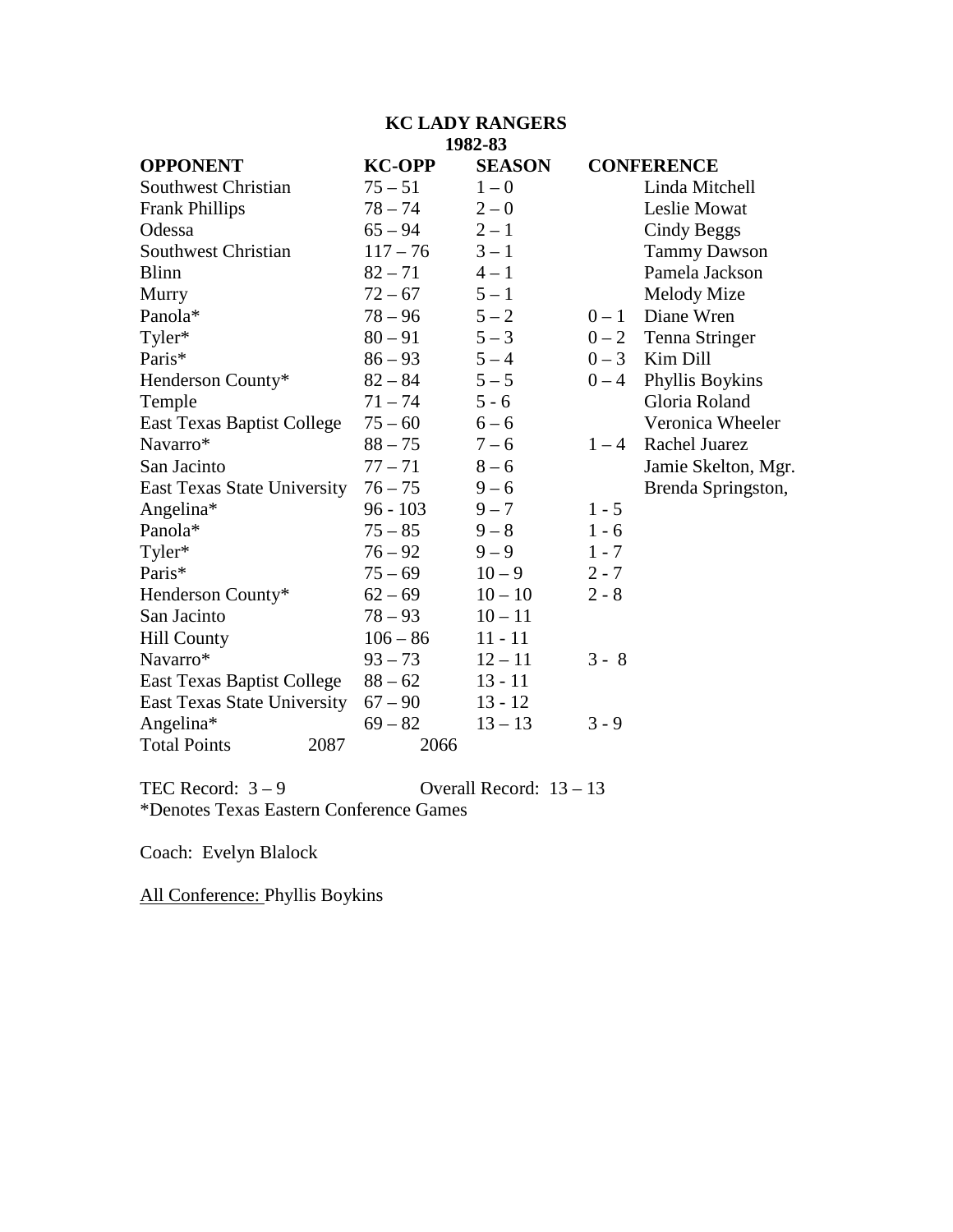#### **KC LADY RANGERS 1983-84**

| <b>OPPONENT</b>              | <b>KC-OPP</b> | <b>SEASON</b> |         | <b>CONFERENCE</b>      |
|------------------------------|---------------|---------------|---------|------------------------|
| Odessa                       | $51 - 79$     | $0 - 1$       |         | <b>Cheryl Chambers</b> |
| Howard                       | $64 - 77$     | $0 - 2$       |         | Yronica Coleman        |
| <b>Frank Philips</b>         | $78 - 63$     | $1 - 2$       |         | Gloria Roland          |
| San Jacinto                  | $82 - 71$     | $2 - 2$       |         | Carolyn Doyle          |
| Pearl River Miss.            | $71 - 62$     | $3 - 2$       |         | Corrincee Bell         |
| San Jacinto                  | $75 - 76$     | $3 - 3$       |         | Leslie Mowat           |
| <b>ETBC</b>                  | $54 - 67$     | $3 - 4$       |         | Michelle VanDyke       |
| Panola*                      | $86 - 82$     | $4 - 4$       | $1 - 0$ | Melody Mize            |
| Hill Co.                     | $93 - 45$     | $5 - 4$       |         | Cindy Beggs            |
| Panola*                      | $86 - 99$     | $5 - 5$       | $1 - 1$ | Dianne Wren            |
| Cooke                        | $75 - 55$     | $6 - 5$       |         | <b>Kim Potts</b>       |
| Wharton                      | $83 - 47$     | $7 - 5$       |         | Lori King              |
| Centenary                    | $77 - 70$     | $8-5$         |         | Patricia Pittman       |
| HCJC*                        | $77 - 68$     | $9 - 5$       | $2 - 1$ |                        |
| Centenary                    | $62 - 58$     | $10 - 5$      |         |                        |
| Angelina*                    | $82 - 76$     | $11 - 5$      | $3 - 1$ |                        |
| Temple                       | $70 - 65$     | $12 - 5$      |         |                        |
| Navarro*                     | $73 - 47$     | $13 - 5$      | $4 - 1$ |                        |
| Paris*                       | $68 - 63$     | $14 - 5$      | $5 - 1$ |                        |
| Midwestern                   | $81 - 82$     | $14 - 6$      |         |                        |
| Austin                       | $94 - 26$     | $15 - 6$      |         |                        |
| <b>Incarnate Word</b>        | $82 - 41$     | $16 - 6$      |         |                        |
| Panola*                      | $74 - 66$     | $17 - 6$      | $6 - 1$ |                        |
| Tyler*                       | $55 - 95$     | $17 - 7$      | $6 - 2$ |                        |
| <b>ETSU</b>                  | $77 - 62$     | $18 - 7$      |         |                        |
| HCJC*                        | $64 - 92$     | $18 - 8$      | $6 - 3$ |                        |
| <b>ETBC</b>                  | $66 - 70$     | $18 - 9$      |         |                        |
| Angelina*                    | $72 - 86$     | $18 - 10$     | $6 - 4$ |                        |
| Navarro*                     | $80 - 64$     | $19 - 10$     | $7 - 4$ |                        |
| Paris*                       | $69 - 70$     | $19 - 11$     | $7 - 5$ |                        |
| Angelina                     | $73 - 85$     | $19 - 12$     |         |                        |
| <b>Total Points</b><br>2,294 | 2,107         |               |         |                        |

TEC Record:  $7-5$  Overall Record:  $19-12$ \*Denotes Texas Eastern Conference Games

Played in Tyler in Tournament game. Score not available.

Coach: Evelyn Blalock

All Conference: Leslie Mowat TABC All Star Team: Leslie Mowat TABC Sportsmanship Award: Leslie Mowat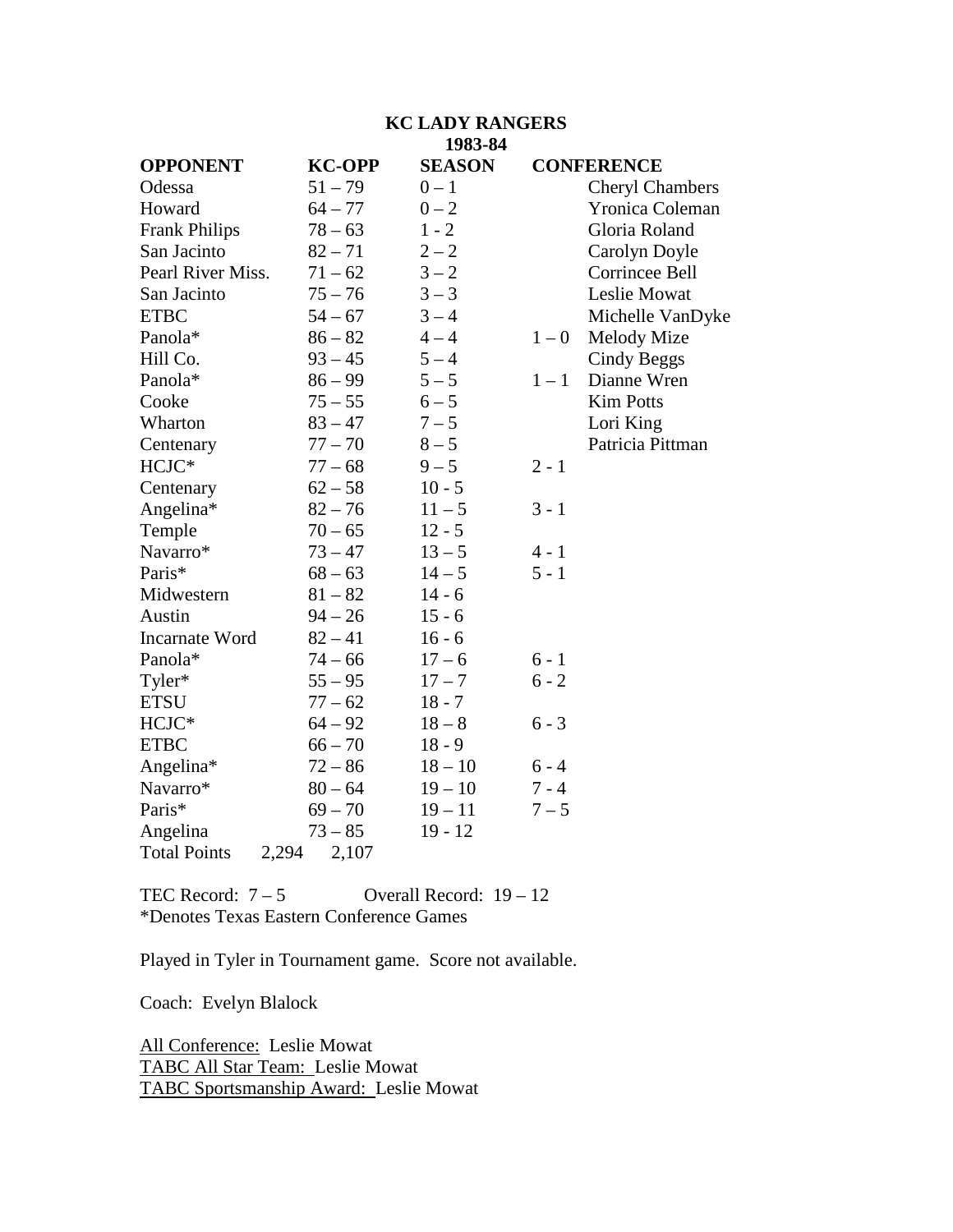#### **KC LADY RANGERS 1984-85**

| <b>OPPONENT</b>     | <b>KC-OPP</b> | <b>SEASON</b> |         | <b>CONFERENCE</b>          |
|---------------------|---------------|---------------|---------|----------------------------|
| Grayson Co.         | $81 - 68$     | $1 - 0$       |         | Hope Walker (Echols)       |
| Weatherford         | $95 - 50$     | $2 - 0$       |         | <b>Sherry Anderson</b>     |
| Hill Co.            | $105 - 48$    | $3 - 0$       |         | Corrincee Bell             |
| Odessa              | $56 - 86$     | $3 - 1$       |         | <b>Beverly Boyer</b>       |
| Howard              | $54 - 53$     | $4 - 1$       |         | Shanna Clayton             |
| Amarillo            | $76 - 79$     | $4 - 2$       |         | <b>Yronica Coleman</b>     |
| Weatherford         | $86 - 65$     | $5 - 2$       |         | <b>Shannon Davidson</b>    |
| So. Arkansas        | $71 - 75$     | $5 - 3$       |         | Teresia Hudson             |
| Hill Co.            | $109 - 62$    | $6 - 3$       |         | <b>Rosalind Jones</b>      |
| Temple              | $79 - 67$     | $7 - 3$       |         | Marsha Morneau             |
| San Jacinto         | $88 - 52$     | $8 - 3$       |         | Laura Nethery              |
| Tyler*              | $69 - 74$     | $8 - 4$       | $0-1$   | Patricia Pittman           |
| <b>ETBC</b>         | $59 - 76$     | $8 - 5$       |         | Michelle Van Dyke          |
| Panola*             | $92 - 82$     | $9 - 5$       | $1 - 1$ | <b>Tracie Walters</b>      |
| Ouchita             | $73 - 64$     | $10 - 5$      |         | Lisa Williams              |
| <b>ETBC</b>         | $95 - 84$     | $11 - 5$      |         | Matt Burke, Mgr. - Trainer |
| Paris*              | $70 - 57$     | $12 - 5$      | $2 - 1$ |                            |
| Angelina*           | $86 - 71$     | $13 - 5$      | $3 - 1$ |                            |
| Cook Co.            | $92 - 54$     | $14 - 5$      |         |                            |
| HCJC*               | $98 - 65$     | $15 - 5$      | $4 - 1$ |                            |
| Cook Co.            | $97 - 45$     | $16 - 5$      |         |                            |
| Tyler*              | $63 - 93$     | $16 - 6$      | $4 - 2$ |                            |
| Panola*             | $96 - 64$     | $17 - 6$      | $5 - 2$ |                            |
| San Jacinto         | $86 - 65$     | $18 - 6$      |         |                            |
| Paris*              | $68 - 70$     | $18 - 7$      | $5 - 3$ |                            |
| Angelina*           | $91 - 77$     | $19 - 7$      | $6 - 3$ |                            |
| HCJC*               | $61 - 67$     | $19 - 8$      | $6 - 4$ |                            |
| <b>HCJC</b>         | 78 - 80 (OT)  | $19 - 9$      |         | (Regional Tournament)      |
| <b>Total Points</b> | 2274          | 1893          |         |                            |

TEC Record:  $6 - 4$  Season Record:  $19 - 9$ \*Denotes Texas Eastern Conference Games

Coach: Evelyn Blalock

All Conference: Corrincee Bell, Yronica Coleman and Michelle Van Dyke TABC All Star Team: Corrincee Bell, Yronica Coleman and Michelle Van Dyke TABC Sportsmanship Award: Michelle Van Dyke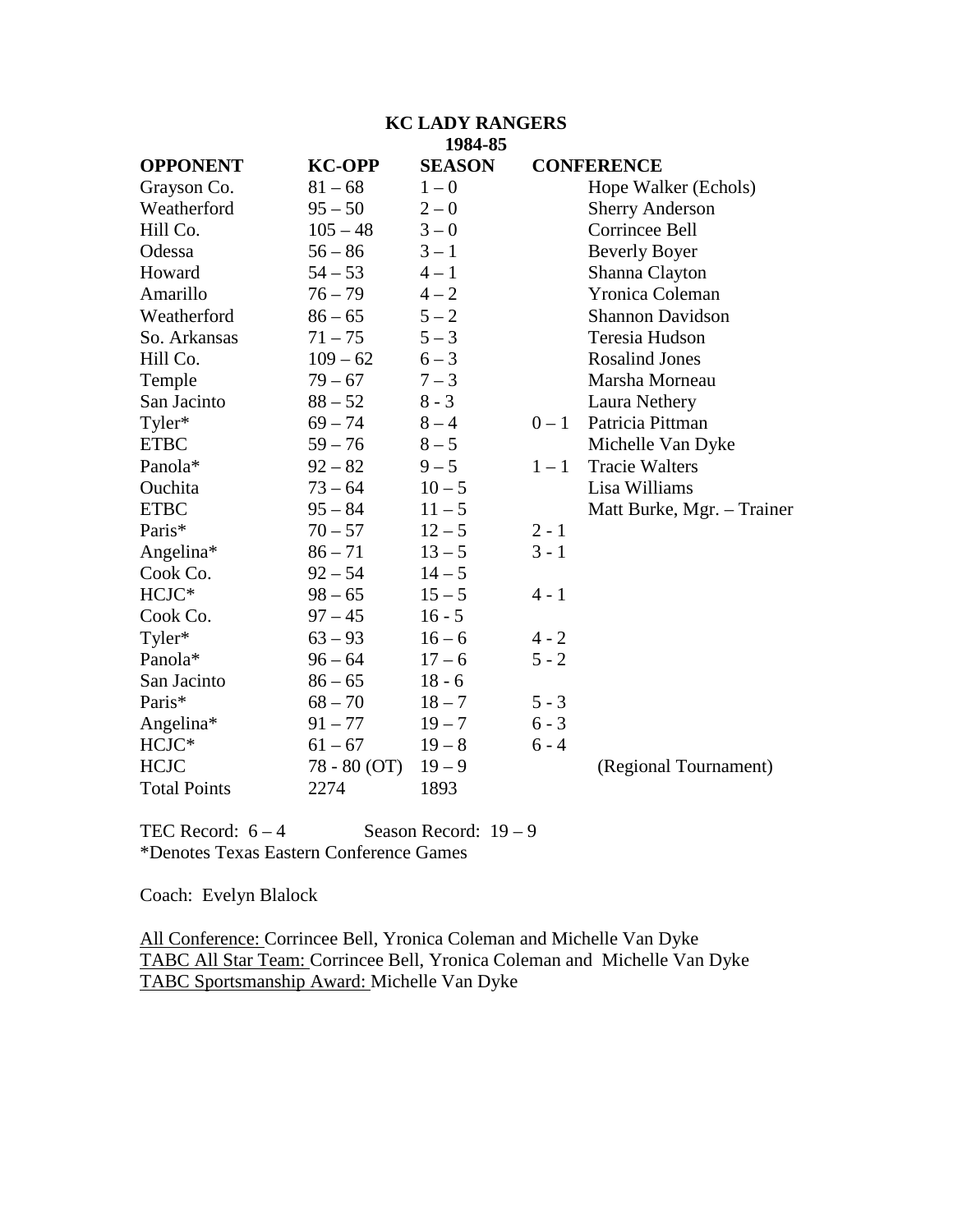# **KC LADY RANGERS 1985-86**

| <b>OPPONENT</b>         | <b>KC-OPP</b> | <b>SEASON</b> | <b>CONFERENCE</b>         |
|-------------------------|---------------|---------------|---------------------------|
| East Texas Baptist      | $81 - 66$     | $1-0$         | Marsha Morneau            |
| Odessa College          | $60 - 95$     | $1 - 1$       | <b>Rosalind Jones</b>     |
| <b>Barton County KS</b> | $68 - 65$     | $2 - 1$       | <b>Sherry Anderson</b>    |
| <b>Howard County</b>    | $67 - 53$     | $3 - 1$       | Loria Foreman             |
| <b>Blinn</b>            | $63 - 72$     | $3 - 2$       | Paige Persful             |
| Fort Hood               | $75 - 66$     | $4 - 2$       | Deborah Richardson        |
| Weatherford             | $74 - 73$     | $5 - 2$       | Petula Bush               |
| McLennan                | $67 - 50$     | $6 - 2$       | Shanna Clayton            |
| Wharton                 | $81 - 67$     | $7 - 2$       | <b>Charise Meriwether</b> |
| San Jacinto             | $109 - 54$    | $8 - 2$       | Robin Robinson (Barron)   |
| Tyler*                  | $104 - 90$    | $9 - 2$       | Teresia Hudson<br>$1-0$   |
| Panola*                 | $96 - 90$     | $10 - 2$      | Lisa Williams<br>$2-0$    |
| East Texas Baptist      | $78 - 55$     | $11 - 2$      | Debbie Gruca              |
| Southern Arkansas       | $65 - 79$     | $11 - 3$      |                           |
| <b>East Texas State</b> | $80 - 58$     | $12 - 3$      |                           |
| Paris*                  | $94 - 56$     | $13 - 3$      | $3 - 0$                   |
| Angelina*               | $68 - 57$     | $14 - 3$      | $4 - 0$                   |
| <b>Blinn</b>            | $68 - 70$     | $14 - 4$      |                           |
| Wharton                 | $105 - 57$    | $15 - 4$      |                           |
| Henderson County*       | $69 - 67$     | $16 - 4$      | $5 - 0$                   |
| Temple                  | $75 - 57$     | $17 - 4$      |                           |
| Tyler*                  | $62 - 66$     | $17 - 5$      | $5 - 1$                   |
| <b>Blinn</b>            | $69 - 78$     | $17 - 6$      |                           |
| Panola*                 | $96 - 78$     | $18 - 6$      | $6 - 1$                   |
| San Jacinto             | $100 - 72$    | $19 - 6$      |                           |
| Paris*                  | $91 - 67$     | $20 - 6$      | $7 - 1$                   |
| Angelina*               | $90 - 80(OT)$ | $21 - 6$      | $8 - 1$                   |
| Henderson County*       | $86 - 87$     | $21 - 7$      | $8 - 2$                   |
| <b>Henderson County</b> | $72 - 48$     | $22 - 7$      | (North Zone Tournament)   |
| Tyler                   | $77 - 76$     | $23 - 7$      |                           |
| Temple                  | $71 - 58$     | $24 - 7$      | (Regional Tournament)     |
| Temple                  | $80 - 54$     | $25 - 7$      |                           |
| Anderson College, SC    | $70 - 47$     | $26 - 7$      | (National Tournament)     |
| Barton County, KS       | $83 - 77$     | $27 - 7$      |                           |
| John A. Logan, Ill.     | $72 - 75$     | $27 - 8$      |                           |
| Emmanuel, GA            | $66 - 72$     | $27 - 9$      |                           |
| Gadsden State, AL       | $70 - 58$     | $28 - 9$      |                           |
| <b>TOTALS</b>           | 2,902 2,490   |               |                           |

TEC Record: 8 - 2 Overall Record: 28 - 9 7<sup>th</sup> in Nationals \*Denotes TEC Games Conference Champions – First Ever for KC

Coach: Evelyn Blalock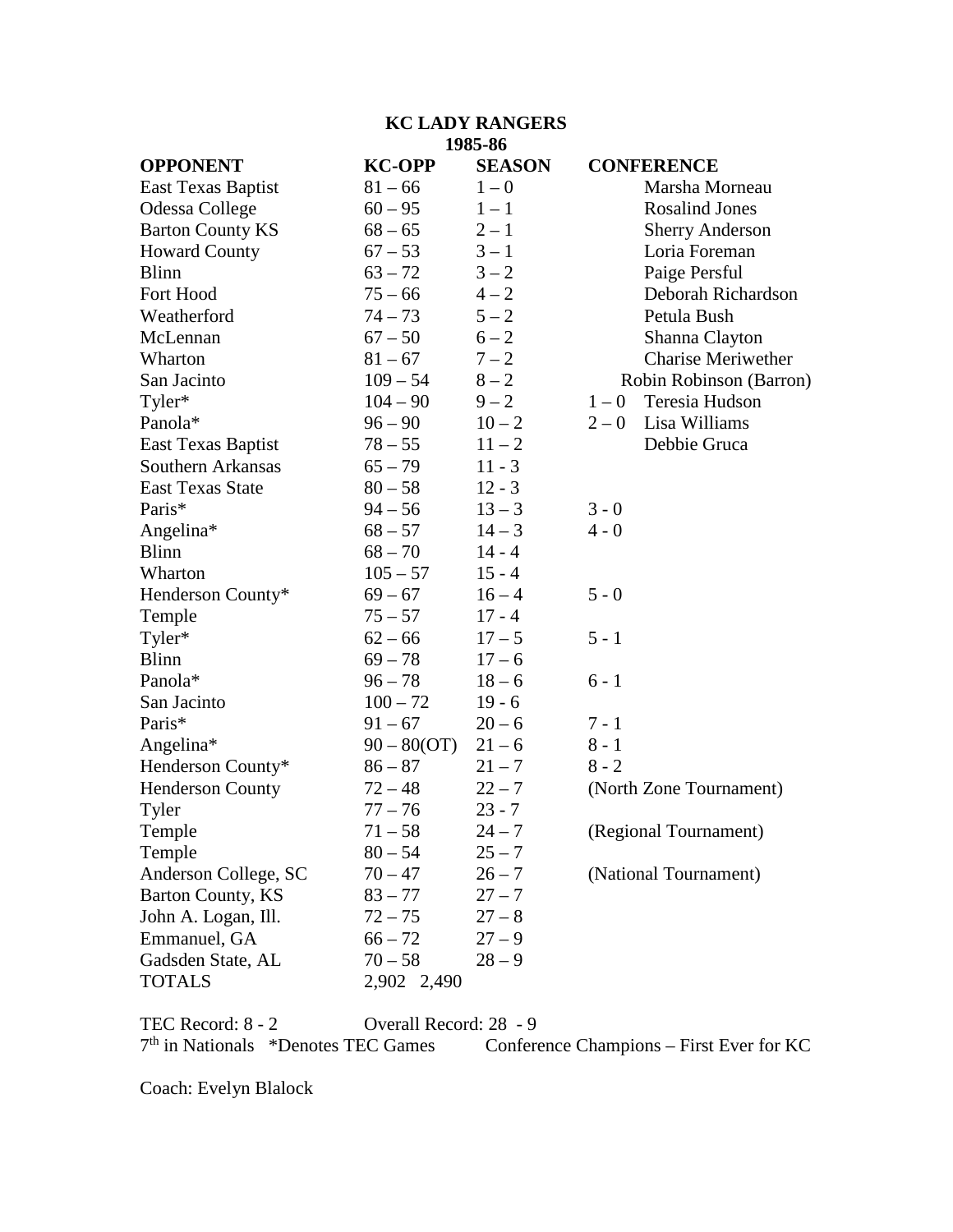| <b>LADY RANGERS</b>         |              |                                     |                                                                           |  |  |
|-----------------------------|--------------|-------------------------------------|---------------------------------------------------------------------------|--|--|
|                             |              | 1986-87                             |                                                                           |  |  |
| <b>OPPONENT</b>             | $KC - OPP$   | <b>SEASON</b>                       | <b>CONFERENCE</b>                                                         |  |  |
| <b>Howard County</b>        | $72 - 64$    | $1 - 0$                             |                                                                           |  |  |
| <b>South Plains</b>         | $66 - 68$    | $1 - 1$                             |                                                                           |  |  |
| McLennan                    | $84 - 79$    | $2 - 1$                             |                                                                           |  |  |
| McLennan                    | $86 - 76$    | $3 - 1$                             |                                                                           |  |  |
| Weatherford                 | $82 - 54$    | $4 - 1$                             |                                                                           |  |  |
| Temple                      | $69 - 44$    | $5 - 1$                             |                                                                           |  |  |
| San Jacinto                 | $110 - 65$   | $6 - 1$                             |                                                                           |  |  |
| Panola*                     | $84 - 64$    | $7 - 1$                             | $1 - 0$                                                                   |  |  |
| Tyler*                      | $75 - 67$    | $8-1$                               | $2 - 0$                                                                   |  |  |
| Trinity Valley*             | $75 - 85$    | $8 - 2$                             | $2 - 1$                                                                   |  |  |
| Paris*                      | $75 - 46$    | $9 - 2$                             | $3 - 1$                                                                   |  |  |
| <b>East Texas State</b>     | $70 - 78$    | $9 - 3$                             |                                                                           |  |  |
| <b>Frank Phillips</b>       | $82 - 56$    | $10 - 3$                            |                                                                           |  |  |
| Southern Arkansas           | $88 - 63$    | $11 - 3$                            |                                                                           |  |  |
| <b>Blinn</b>                | $86 - 65$    | $12 - 3$                            |                                                                           |  |  |
| San Jacinto                 | $89 - 61$    | $13 - 3$                            |                                                                           |  |  |
| Angelina*                   | $79 - 59$    | $14 - 3$                            | $4 - 1$                                                                   |  |  |
| <b>Blinn</b>                | $83 - 85$    | $14 - 4$                            |                                                                           |  |  |
| McLennan                    | $92 - 89$    | $15 - 4$                            |                                                                           |  |  |
| Panola*                     | $97 - 72$    | $16 - 4$                            | $5 - 1$                                                                   |  |  |
| Tyler*                      | $70 - 78$    | $16 - 5$                            | $5 - 2$                                                                   |  |  |
| Trinity Valley*             | $85 - 83$    | $17 - 5$                            | $6 - 2$                                                                   |  |  |
| Paris*                      | $90 - 56$    | $18 - 5$                            | $7 - 2$                                                                   |  |  |
| Angelina*                   | $88 - 86$    | $19 - 5$                            | $8 - 2$                                                                   |  |  |
| Angelina                    | $97 - 83$    | $20 - 5$                            | (North Zone Tournament)                                                   |  |  |
| <b>Trinity Valley</b>       | $83 - 79$    | $21 - 5$                            |                                                                           |  |  |
| <b>Blinn</b>                | $88 - 79$    | $22 - 5$                            | (Regional Tournament)                                                     |  |  |
| <b>Blinn</b>                | $88 - 70$    | $23 - 5$                            |                                                                           |  |  |
| Vincennes, Ind.             | $110 - 65$   | $24 - 5$                            | (National Tournament)                                                     |  |  |
| Northeast, Miss. $81-109$   |              | $24 - 6$                            |                                                                           |  |  |
| John A. Logan, Ill. $95-56$ |              | $25 - 6$                            |                                                                           |  |  |
| Central Arizona             | 64 - 74      | $25 - 7$                            |                                                                           |  |  |
| <b>TOTALS</b><br>2,683      | 2,258        |                                     |                                                                           |  |  |
| Coach: Evelyn Blalock       |              |                                     |                                                                           |  |  |
| Season: 25 - 7              | TEC: $8 - 2$ |                                     |                                                                           |  |  |
| Lorie Forman                |              | Paige Persful                       |                                                                           |  |  |
| Deborah Richardson          |              | Vernessia Giddings                  |                                                                           |  |  |
| Yolonda Brown               |              | Pam Wells                           |                                                                           |  |  |
| Pam Hudson                  |              | Dede Palmer                         |                                                                           |  |  |
| <b>Terail Walker</b>        |              | <b>Kim Matthews</b>                 |                                                                           |  |  |
| TEC Co-Champs               |              | 6 <sup>th</sup> in National Tourney |                                                                           |  |  |
|                             |              |                                     | All-TEC: Pam Wells, Deborah Richardson, Pam Hudson; HM Roseland Hodge and |  |  |
| Paige Persful               |              |                                     |                                                                           |  |  |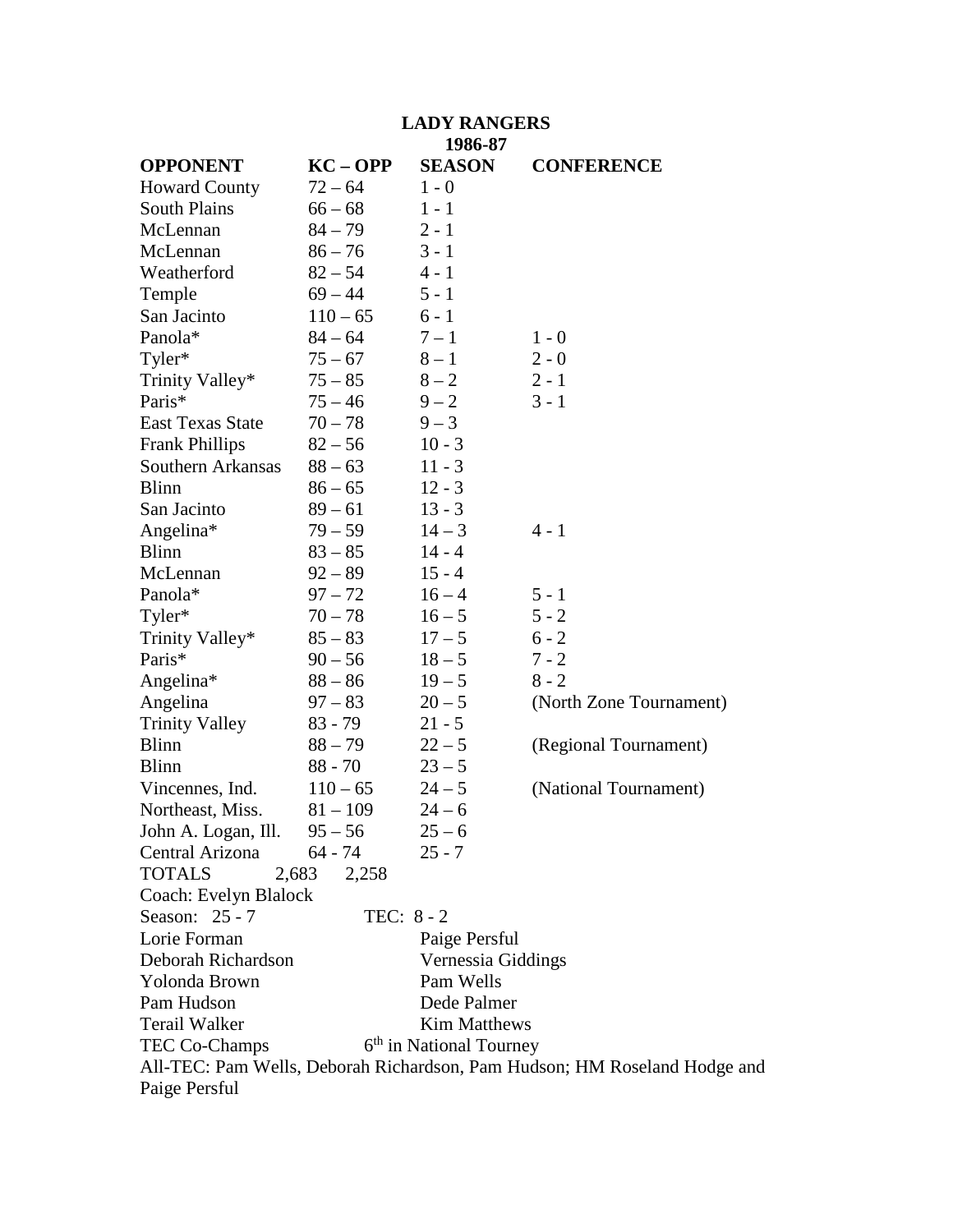# **LADY RANGERS**

#### **1987-88**

|                                         |                                                                                                                                                                                                                                                                                               |                                                                                                                                                                                                                                                              | <b>CONFERENCE</b>                                                                                                                                       |  |
|-----------------------------------------|-----------------------------------------------------------------------------------------------------------------------------------------------------------------------------------------------------------------------------------------------------------------------------------------------|--------------------------------------------------------------------------------------------------------------------------------------------------------------------------------------------------------------------------------------------------------------|---------------------------------------------------------------------------------------------------------------------------------------------------------|--|
|                                         |                                                                                                                                                                                                                                                                                               |                                                                                                                                                                                                                                                              | <b>Charlotte Jones</b>                                                                                                                                  |  |
| $103 - 59$                              | $2 - 0$                                                                                                                                                                                                                                                                                       |                                                                                                                                                                                                                                                              | Dede Palmer                                                                                                                                             |  |
| $99 - 81$                               | $3 - 0$                                                                                                                                                                                                                                                                                       |                                                                                                                                                                                                                                                              | Kim Scott                                                                                                                                               |  |
| $91 - 63$                               | $4 - 0$                                                                                                                                                                                                                                                                                       |                                                                                                                                                                                                                                                              | <b>Cheron Wells Bland</b>                                                                                                                               |  |
| $90 - 70$                               | $5 - 0$                                                                                                                                                                                                                                                                                       |                                                                                                                                                                                                                                                              | Barbara Latham                                                                                                                                          |  |
| $102 - 62$                              | $6 - 0$                                                                                                                                                                                                                                                                                       |                                                                                                                                                                                                                                                              | Yolanda Brown                                                                                                                                           |  |
| $83 - 67$                               | $7 - 0$                                                                                                                                                                                                                                                                                       |                                                                                                                                                                                                                                                              | Pam Hudson                                                                                                                                              |  |
| $85 - 52$                               | $8-0$                                                                                                                                                                                                                                                                                         |                                                                                                                                                                                                                                                              | <b>Rosalind Hodges</b>                                                                                                                                  |  |
| $122 - 55$                              | $9 - 0$                                                                                                                                                                                                                                                                                       |                                                                                                                                                                                                                                                              | Terail Walker                                                                                                                                           |  |
| $73 - 50$                               | $10 - 0$                                                                                                                                                                                                                                                                                      |                                                                                                                                                                                                                                                              | <b>Wendy Martin</b>                                                                                                                                     |  |
| $89 - 80$                               | $11 - 0$                                                                                                                                                                                                                                                                                      |                                                                                                                                                                                                                                                              | Pam Wells                                                                                                                                               |  |
| $98 - 59$                               | $12 - 0$                                                                                                                                                                                                                                                                                      | $1-0$                                                                                                                                                                                                                                                        | Vicki Dunbar                                                                                                                                            |  |
| $101 - 72$                              | $13 - 0$                                                                                                                                                                                                                                                                                      | $2 - 0$                                                                                                                                                                                                                                                      |                                                                                                                                                         |  |
| $91 - 82$                               |                                                                                                                                                                                                                                                                                               | $3 - 0$                                                                                                                                                                                                                                                      |                                                                                                                                                         |  |
|                                         |                                                                                                                                                                                                                                                                                               | $4 - 0$                                                                                                                                                                                                                                                      |                                                                                                                                                         |  |
| $93 - 91$                               | $16 - 0$                                                                                                                                                                                                                                                                                      |                                                                                                                                                                                                                                                              |                                                                                                                                                         |  |
| $79 - 70$                               |                                                                                                                                                                                                                                                                                               |                                                                                                                                                                                                                                                              |                                                                                                                                                         |  |
|                                         |                                                                                                                                                                                                                                                                                               |                                                                                                                                                                                                                                                              |                                                                                                                                                         |  |
| $78 - 42$                               | $19 - 0$                                                                                                                                                                                                                                                                                      |                                                                                                                                                                                                                                                              |                                                                                                                                                         |  |
|                                         |                                                                                                                                                                                                                                                                                               | $5 - 0$                                                                                                                                                                                                                                                      |                                                                                                                                                         |  |
|                                         |                                                                                                                                                                                                                                                                                               |                                                                                                                                                                                                                                                              |                                                                                                                                                         |  |
|                                         |                                                                                                                                                                                                                                                                                               | $6 - 0$                                                                                                                                                                                                                                                      |                                                                                                                                                         |  |
|                                         |                                                                                                                                                                                                                                                                                               |                                                                                                                                                                                                                                                              |                                                                                                                                                         |  |
|                                         |                                                                                                                                                                                                                                                                                               |                                                                                                                                                                                                                                                              |                                                                                                                                                         |  |
|                                         |                                                                                                                                                                                                                                                                                               |                                                                                                                                                                                                                                                              |                                                                                                                                                         |  |
|                                         |                                                                                                                                                                                                                                                                                               |                                                                                                                                                                                                                                                              |                                                                                                                                                         |  |
|                                         |                                                                                                                                                                                                                                                                                               |                                                                                                                                                                                                                                                              | (Conference Playoffs)                                                                                                                                   |  |
|                                         |                                                                                                                                                                                                                                                                                               |                                                                                                                                                                                                                                                              |                                                                                                                                                         |  |
|                                         |                                                                                                                                                                                                                                                                                               |                                                                                                                                                                                                                                                              | (Regional Tournament)                                                                                                                                   |  |
|                                         |                                                                                                                                                                                                                                                                                               |                                                                                                                                                                                                                                                              |                                                                                                                                                         |  |
|                                         |                                                                                                                                                                                                                                                                                               |                                                                                                                                                                                                                                                              | (National Tournament)                                                                                                                                   |  |
|                                         |                                                                                                                                                                                                                                                                                               |                                                                                                                                                                                                                                                              |                                                                                                                                                         |  |
|                                         |                                                                                                                                                                                                                                                                                               |                                                                                                                                                                                                                                                              |                                                                                                                                                         |  |
|                                         |                                                                                                                                                                                                                                                                                               |                                                                                                                                                                                                                                                              |                                                                                                                                                         |  |
|                                         |                                                                                                                                                                                                                                                                                               |                                                                                                                                                                                                                                                              |                                                                                                                                                         |  |
|                                         |                                                                                                                                                                                                                                                                                               |                                                                                                                                                                                                                                                              |                                                                                                                                                         |  |
| TEC Record 9-1<br>Coach: Evelyn Blalock |                                                                                                                                                                                                                                                                                               |                                                                                                                                                                                                                                                              |                                                                                                                                                         |  |
|                                         |                                                                                                                                                                                                                                                                                               |                                                                                                                                                                                                                                                              |                                                                                                                                                         |  |
|                                         | $KC - OPP$<br>$92 - 63$<br>$68 - 62$<br>$105 - 54$<br>$90 - 70$<br>$83 - 65$<br>$77 - 64$<br>$95 - 94$<br>$83 - 105$<br>$102 - 54$<br>$106 - 76$<br>$93 - 92$<br>$80 - 70$<br>$82 - 65$<br>$112 - 80$<br>$105 - 102$<br>$79 - 73$<br>$74 - 66$<br>$78 - 71$<br>3,071 2,381<br>Season $33 - 1$ | <b>SEASON</b><br>$1 - 0$<br>$14 - 0$<br>$15 - 0$<br>$17 - 0$<br>$18 - 0$<br>$20 - 0$<br>$21 - 0$<br>$22 - 0$<br>$23 - 0$<br>$23 - 1$<br>$24 - 1$<br>$25 - 1$<br>$26 - 1$<br>$27 - 1$<br>$28 - 1$<br>$29 - 1$<br>$30 - 1$<br>$31 - 1$<br>$32 - 1$<br>$33 - 1$ | $7 - 0$<br>$7 - 1$<br>$8 - 1$<br>$9 - 1$<br>NATIONAL CHAMPIONS<br>NJCAA Coach of Year<br>Post-Season Honors: Pam Hudson, All-American (Kodak and NJCAA) |  |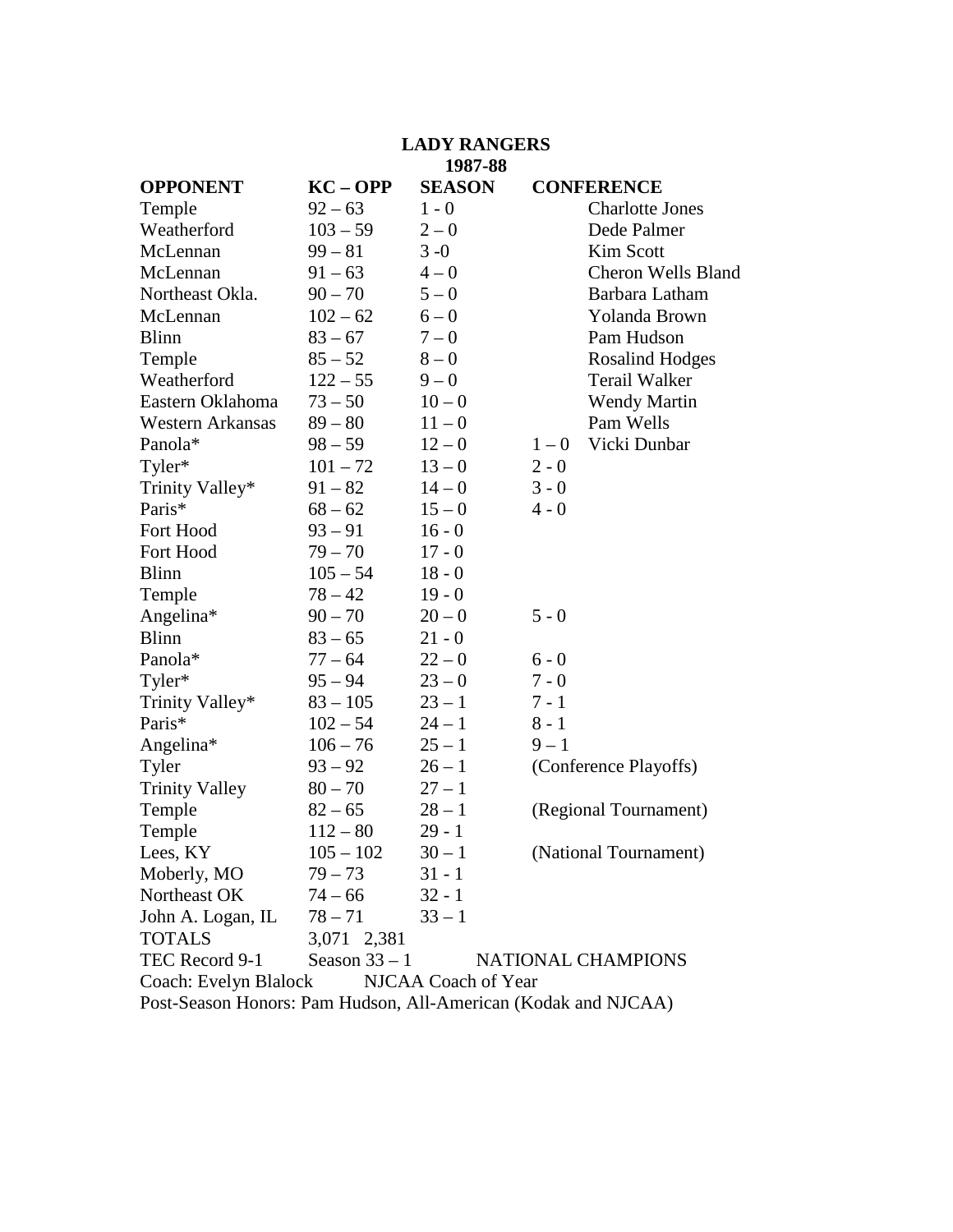# **LADY RANGERS**

### **1988-89**

| <b>OPPONENT</b>            | $KC - OPP$  | <b>SEASON</b> |         | <b>CONFERENCE</b>        |
|----------------------------|-------------|---------------|---------|--------------------------|
| Temple                     | $100 - 64$  | $1 - 0$       |         | Cheron Wells (Bland)     |
| <b>Western Texas</b>       | $75 - 63$   | $2 - 0$       |         | Carol Smith              |
| <b>Howard County</b>       | $88 - 64$   | $3 - 0$       |         | <b>Wendy Martin</b>      |
| Odessa                     | $88 - 78$   | $4 - 0$       |         | Kim Spencer              |
| <b>Southwest Christian</b> | $93 - 38$   | $5 - 0$       |         | Felicia Chimney          |
| San Jacinto                | $104 - 53$  | $6 - 0$       |         | Eurica Johnson           |
| Temple                     | $87 - 61$   | $7 - 0$       |         | Lisa Payne               |
| Weatherford                | $109 - 58$  | $8 - 0$       |         | <b>Charlotte Jones</b>   |
| Westark, ARK               | $100 - 61$  | $9 - 0$       |         | Fondeolyn Garner         |
| <b>Blinn</b>               | $94 - 76$   | $10 - 0$      |         | Lisa Leaks               |
| Temple                     | $81 - 44$   | $11 - 0$      |         | <b>Margaret Mumphrey</b> |
| Angelina*                  | $89 - 85$   | $12 - 0$      | $1-0$   |                          |
| Panola*                    | $75 - 105$  | $12 - 1$      | $1 - 1$ |                          |
| Henderson St. Ark.         | $96 - 73$   | $13 - 1$      |         |                          |
| Trinity Valley*            | $102 - 83$  | $14 - 1$      | $2 - 1$ |                          |
| Tyler*                     | $90 - 89$   | $15 - 1$      | $3 - 1$ |                          |
| Paris*                     | $78 - 57$   | $16 - 1$      | $4 - 1$ |                          |
| Temple                     | $107 - 56$  | $17 - 1$      |         |                          |
| Angelina*                  | $109 - 76$  | $18 - 1$      | $5 - 1$ |                          |
| Panola*                    | $85 - 75$   | $19 - 1$      | $6 - 1$ |                          |
| Trinity Valley*            | $79 - 91$   | $19 - 2$      | $6 - 2$ |                          |
| Tyler*                     | 103-105     | $19 - 3$      | $6 - 3$ |                          |
| Paris*                     | $91 - 82$   | $20 - 3$      | $7 - 3$ |                          |
| Angelina                   | $72 - 71$   | $21 - 3$      |         | (North Zone Tournament)  |
| <b>Trinity Valley</b>      | $59 - 74$   | $21 - 4$      |         |                          |
|                            | 2.254 1.782 |               |         |                          |

Season  $21 - 4$  TEC  $7 - 3$ Coach: Evelyn Blalock

Cheron Wells, MVP in TEC; All-Conference, All-American Charlotte Jones - All-TEC Evelyn Blalock: Headliner of 1989; JC Coach of Year in Texas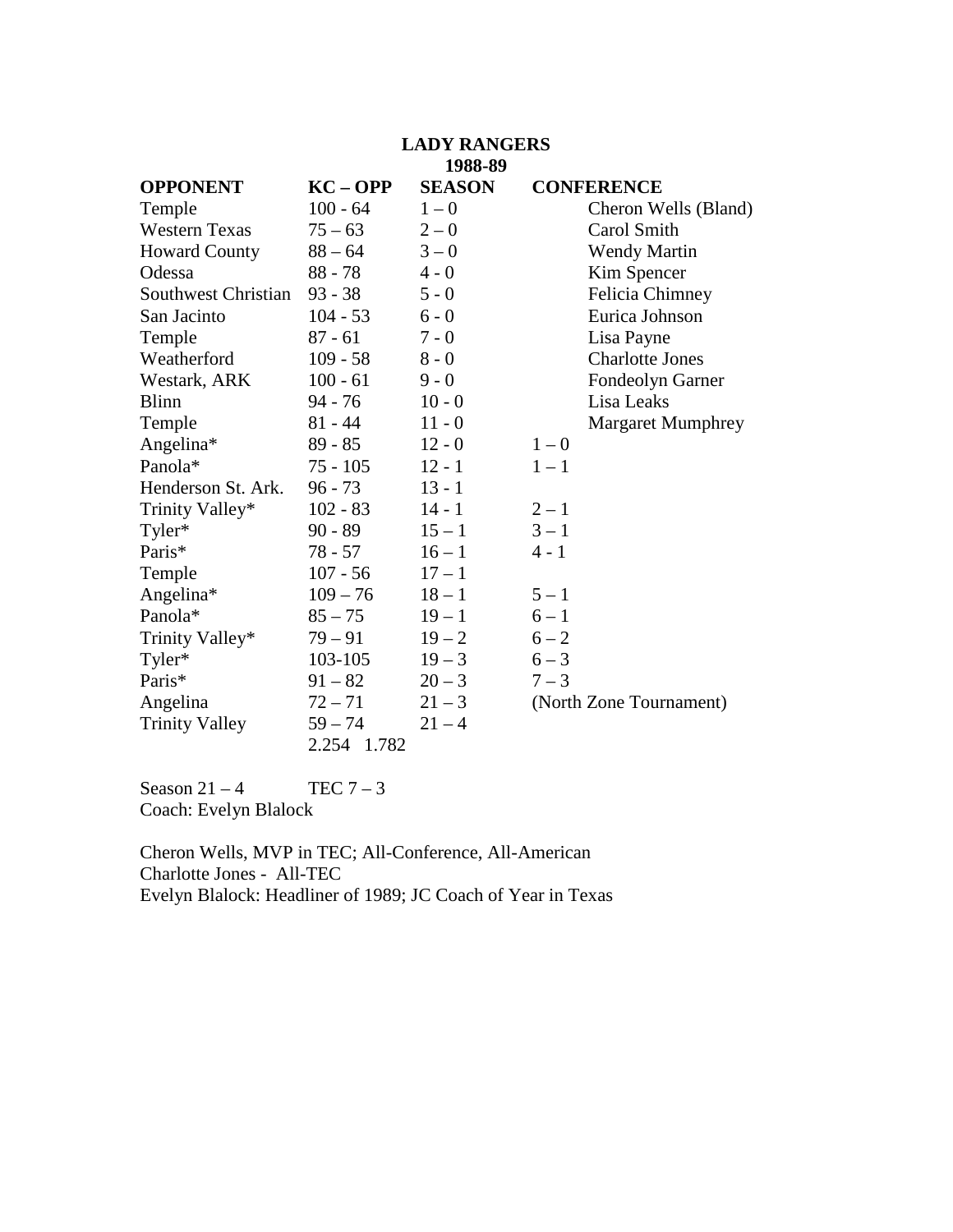### **KC LADY RANGERS 1989-90**

| <b>OPPONENT</b>            | KC    | <b>OPP</b>      | <b>SEASON</b>    | <b>CONFERENCE</b>      |
|----------------------------|-------|-----------------|------------------|------------------------|
| Odessa                     | 82    | 77              | $1-0$            | Lisa Payne             |
| Cisco                      | 101   | 61              | $2 - 0$          | Regina Wright (F)      |
| McLennan                   | 94    | 57              | $3 - 0$          | Kim Spencer            |
| Shelby State, AL           | 88    | 71              | $4 - 0$          | Patricia Beckworth (F) |
| Coahoma, MS                | 85    | 48              | $5 - 0$          | Felicia Chimney        |
| Odessa                     | 96    | 75              | $6 - 0$          | Eurica Johnson         |
| <b>Southwest Christian</b> | 131   | 46              | $7 - 0$          | Fondolyn Garner        |
| St. Louis CC               | 103   | 37              | $8-0$            | Tammye Hammack (F)     |
| Tyler                      | 92    | 82              | $9 - 0$          | Kimberly Hill (F)      |
| Longview Independent       | 121   | 65              | $10 - 0$         | Kelli Fitzgerald (F)   |
| McLennan                   | 94    | 67              | $11 - 0$         | Stacy Smith (F)        |
| Temple*                    | 101   | 70              | $12 - 0$         | $1 - 0$                |
| Angelina*                  | 96    | 77              | $13 - 0$         | $2 - 0$                |
| Blinn*                     | 81    | 68              | $14 - 0$         | $3 - 0$                |
| Panola*                    | 102   | 85              | $15 - 0$         | $4 - 0$                |
| <b>Howard County</b>       | 69    | 64              | $16 - 0$         |                        |
| Central Arizona            | 93    | 72              | $17 - 0$         |                        |
| Odessa                     | 63    | 68              | $17 - 1$         |                        |
| Trinity Valley*            | 95    | 78              | $18 - 1$         | $5 - 0$                |
| Tyler*                     | 92    | 82              | $19 - 1$         | $6 - 0$                |
| Paris*                     | 113   | 73              | $20 - 1$         | $7 - 0$                |
| Temple*                    | 111   | 63              | $21 - 1$         | $8 - 0$                |
| Angelina*                  | 111   | 96              | $22 - 1$         | $9 - 0$                |
| Blinn*                     | 65    | 72              | $22 - 2$         | $9 - 1$                |
| Panola*                    | 103   | 92              | $23 - 2$         | $10 - 1$               |
| San Jacinto*               | 97    | 85              | $24 - 2$         | $11 - 1$               |
| Trinity Valley*            | 95    |                 | $92 (OT) 25 - 2$ | $12 - 1$               |
| Tyler*                     | 87    | 73              | $26 - 2$         | $13 - 1$               |
| Paris*                     | 87    | 60              | $27 - 2$         | $14 - 1$               |
| San Jacinto*               | 103   | 64              | $28 - 2$         | $15 - 1$               |
| <b>Blinn</b>               | 99    | 76              | $29 - 2$         | (Region XIV Playoffs)  |
| Panola                     | 101   | 75              | $30 - 2$         |                        |
| Louisburg                  | 99    | 83              | $31 - 2$         | (National Tournament)  |
| <b>SE Illinois</b>         | 99    | 81              | $32 - 2$         |                        |
| Connors, OK                | 69    | 68              | $33 - 2$         |                        |
| Barton County CC, KS       | 84    | 75              | $34 - 2$         |                        |
| Emmanuel College, GA       | 95    | 83              | $35 - 2$         |                        |
| <b>TOTALS</b>              | 3,500 | 2,661           |                  |                        |
| Season Record: 35-2        |       | TEC Record 15-1 |                  | NATIONAL CHAMPIONS     |
| Coach: Evelyn Blalock      |       |                 |                  |                        |